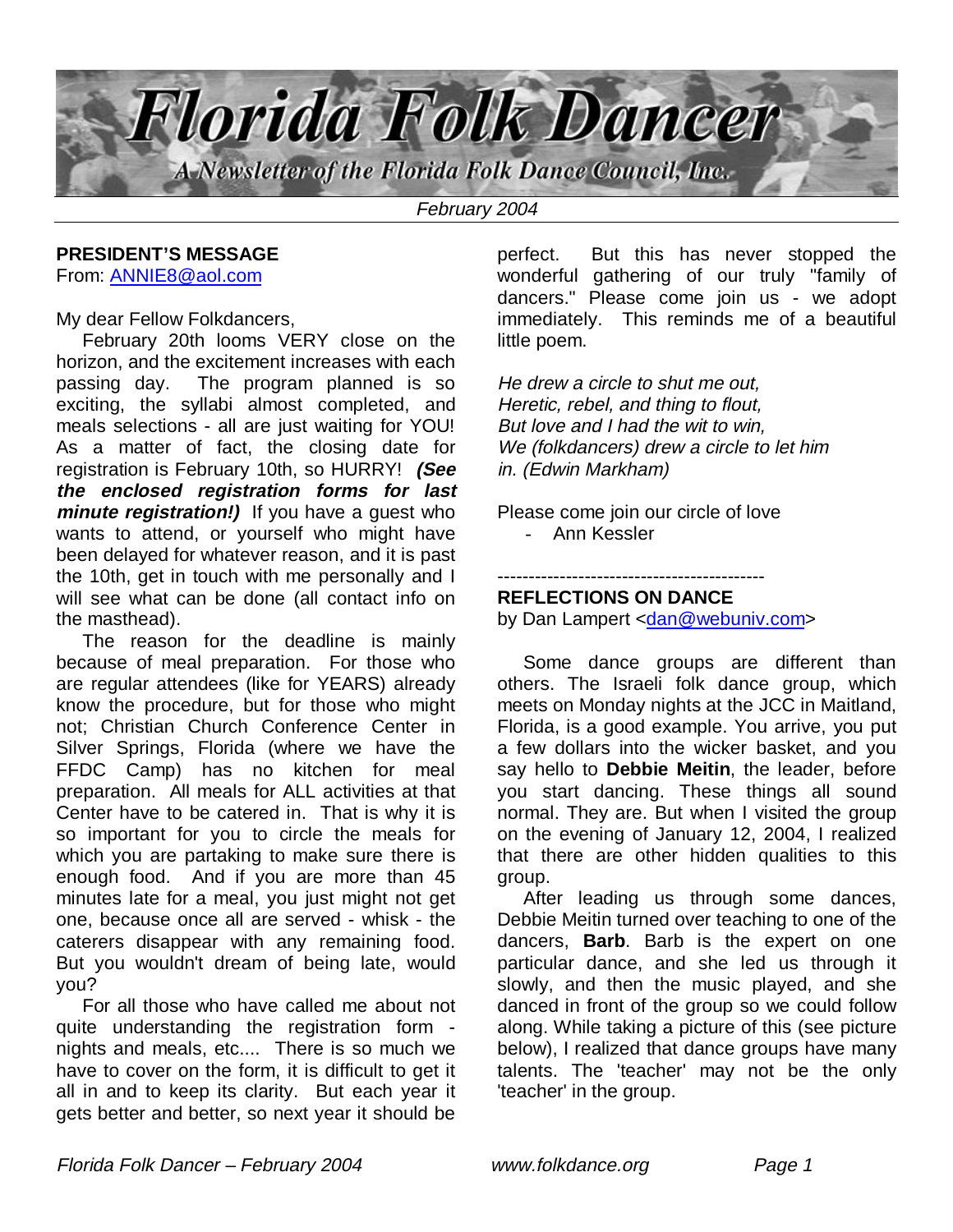

Barb (in foreground) teaches a dance.

 Another talented person in the Israeli group is **Shimrit**, who was a professional dancer / performer in Israel. I don't know all the details, but she moved to Orlando and has since joined the Israeli group here. Shimrit brings a jazzystyle and youthful spirit to the group. She expresses herself wonderfully in dance. For



example, there's a part of one dance where we all move to the center. Instead of taking the usual steps forward, Shimrit will move like a belly dancer -- her hips and arms moving gracefully through the air. This added level of expression gives the other dancers a goal, a model to emulate.

Shimrit usually moves too fast for my camera, so here, she posed in her "jazz step" just for me.

 Debbie's group enjoys the contributions of Shimrit, Barb, and others who participate at different times through the year. Every group has talent, and my simple suggestion is that you **cultivate it.** You can ask different people to explain how they perform certain movements. You can let others teach occasionally. If you cultivate your group's talent, you will retain more members! They'll be more involved!



Happy dancers with Debbie Meitin in the middle, facing the camera.

#### ------------------------------------------- **DANCETOPIA 2004**

From Jenneine dancnaro@atlantic.net

#### FEBRUARY 27-29: AUGUSTA, GA

 Here's the scoop on a wonderful weekend of Balkan Dance with Zelijko Jergan, renowned choreographer and teacher. Zelijko will teach Croatian and other Balkan dances - line, couple, foursome, with a good mix of easy, intermediate and advanced levels. Ethnic variety includes, in addition to Croatian: Yugoslavia, Gypsy, Italy, Austria, Bosnia, Montenegro, Hungary, Slavonia.

 I will be glad to mail or fax you information and registration forms ASAP.

 The weekend will have the typical IFD format: **Friday night** 8:30 - 10 p.m., (we'll be there at 7:00 for registration and request dancing). **Saturday** - continental breakfast with authentic nut strudel; morning and afternoon teaching sessions plus an evening dance party. **Sunday** - continental breakfast 9 a.m.; review and taping 10 - noon.

 Our venue is beautiful, St. Mary on the Hill School Gymnasium - a new facility with a gorgeous wood floor. There is an adjoining cafeteria, separated by glass doors, so we can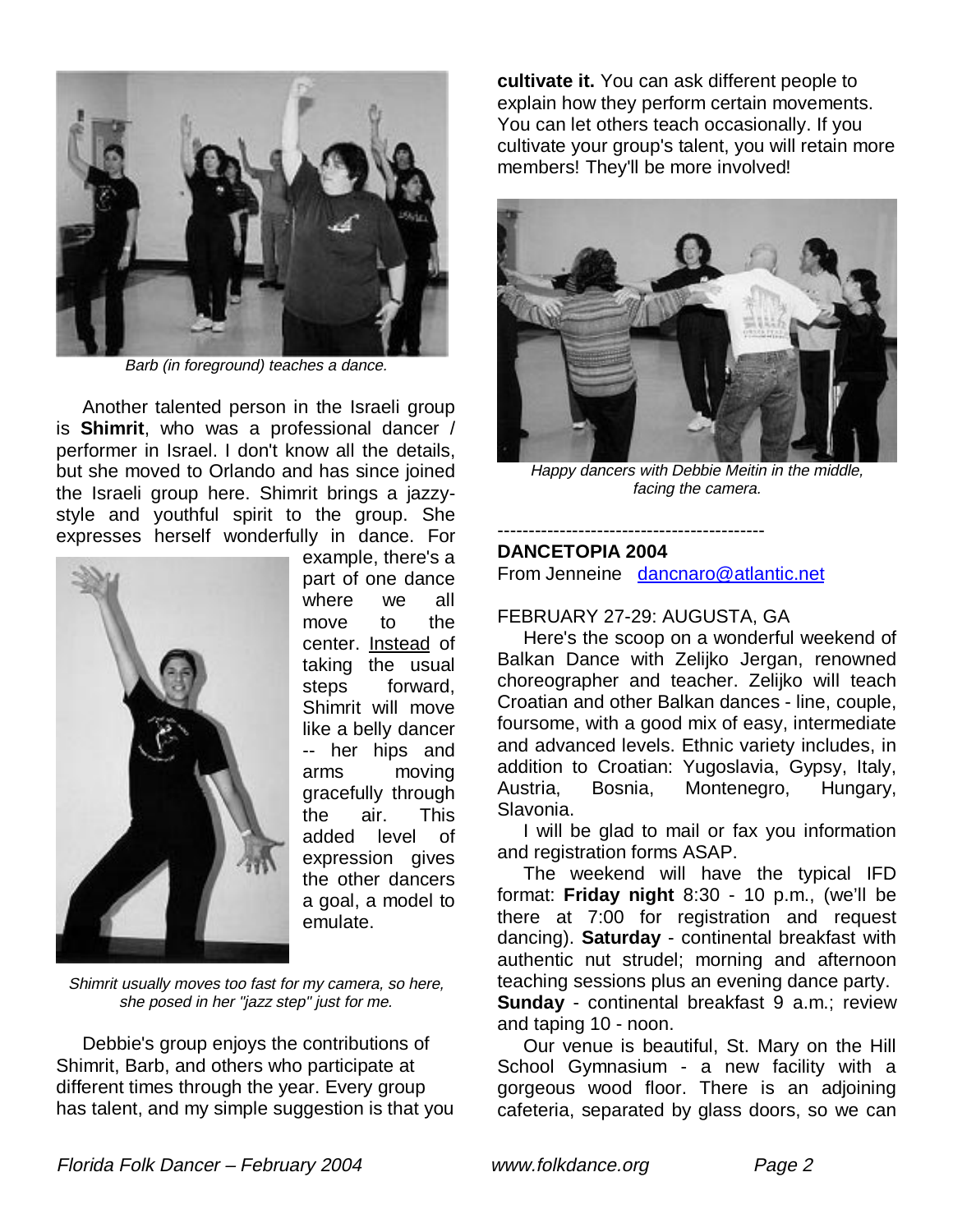snack and shmooze and still see the dancing. St. Mary's is in a very nice and safe area of Augusta, adjacent to Augusta State University, a nice campus for strolling and fresh air.

 Karyn Kelly, our professional, certified Massage Therapist will offer blissful foot massages, in a private setting, for \$5.00.

 The cost is \$65.00 for the entire weekend. Friday night only - \$15. Saturday - \$50.; Sunday session - \$10.

 This week the temperature here should hit the mid 60's, and by the 27th, Spring will be making some advanced forays.

 Please make checks payable to: Jeremy Pearson, and mail to Chelley Gutin, AIFDC, 724 Somerset Way, Augusta, GA 30909.

 Our brochure (ask for it) has a map showing how to get to St. Mary School from I-20 and more detailed information on the weekend.

-------------------------------------------

### **NEWS ON AMAR LATHI**

From Jan <DCLathi@aol.com>

 Hi everyone! I am happy to report that Amar has only four more visits to the "Zap Center". And, we are hopeful to get plane tickets for sometime next week for sunny, warm, snowfree, iceless, barrenless, FLORIDA!

 I am probably more excited than Amar to return home – probably he will miss his sisterin-law's Indian cooking, but I will be so happy to see y'all and be in our own bed. As for dance camp, Amar can not attend and does not want to. I desperately want to come but only if I can get good care for him. We'll see, but it does not seem likely. I will miss everyone. Another big storm is due in during the night through noon tomorrow. But the end is in sight and I love it! See some of y'all soon!

Love from the two of us,

-- Amar and Jan

#### ------------------------------------------- **GAINESVILLE SHINES**

By Joyce Dewsbury joysong@ufl.edu

 It seems that every time we turn around we receive another invitation to dance somewhere.

In recent weeks we danced at Gator Nights which is a special event held at the J. Wayne Reitz Union at the University of Florida. There are all sorts of activities as movies and entertainment. The last time we participated in this we danced out on the colonnade at the Union. But this time the performances took place in one of the ballrooms and we danced on a raised plywood stage. We performed Keciko, Dansul Fetelor de la Crihalma, Rustemul, and Milisimor. The audience was very enthusiastic. We invited people up to the stage to learn some dances and at least twenty people joined us. Shelley and Jenneine taught several easy dances and everyone had fun. Then Josan and Aman performed some Bhangra dances. They also encouraged folks to join them on the stage and taught some basic Bhangra movements.

 Four of our dancers went to one of the local elementary schools and taught some dances to the children. The children really enjoyed this experience, as did our dancers. Community outreach is always a good service, which our group has been happy to provide when we have the time. The most recent performance was on Sunday, January 25. Four of us (Raluca, Shelley, Yang, and I) danced for the kickoff event for People Awareness Week, which has taken place for at least a dozen years at the University of Florida. All the events and celebrations of People Awareness Week are geared toward promoting and educating the students about diversity. The kickoff was a special event and even the new UF president attended. Attendance on Friday nights has been gradually increasing and that is a good thing. Dancing is always much more fun if there are more folks to dance.

 There is a very happy event that took place recently. Jenna and Toshi are the very proud parents of a little baby girl, Talia Kei Nishida, who was born on January 18, 2004. She weighed 8 pounds and was 20 inches long. A picture posted on the web shows a beautiful little baby girl. We welcome the newest folk dancer with great gladness.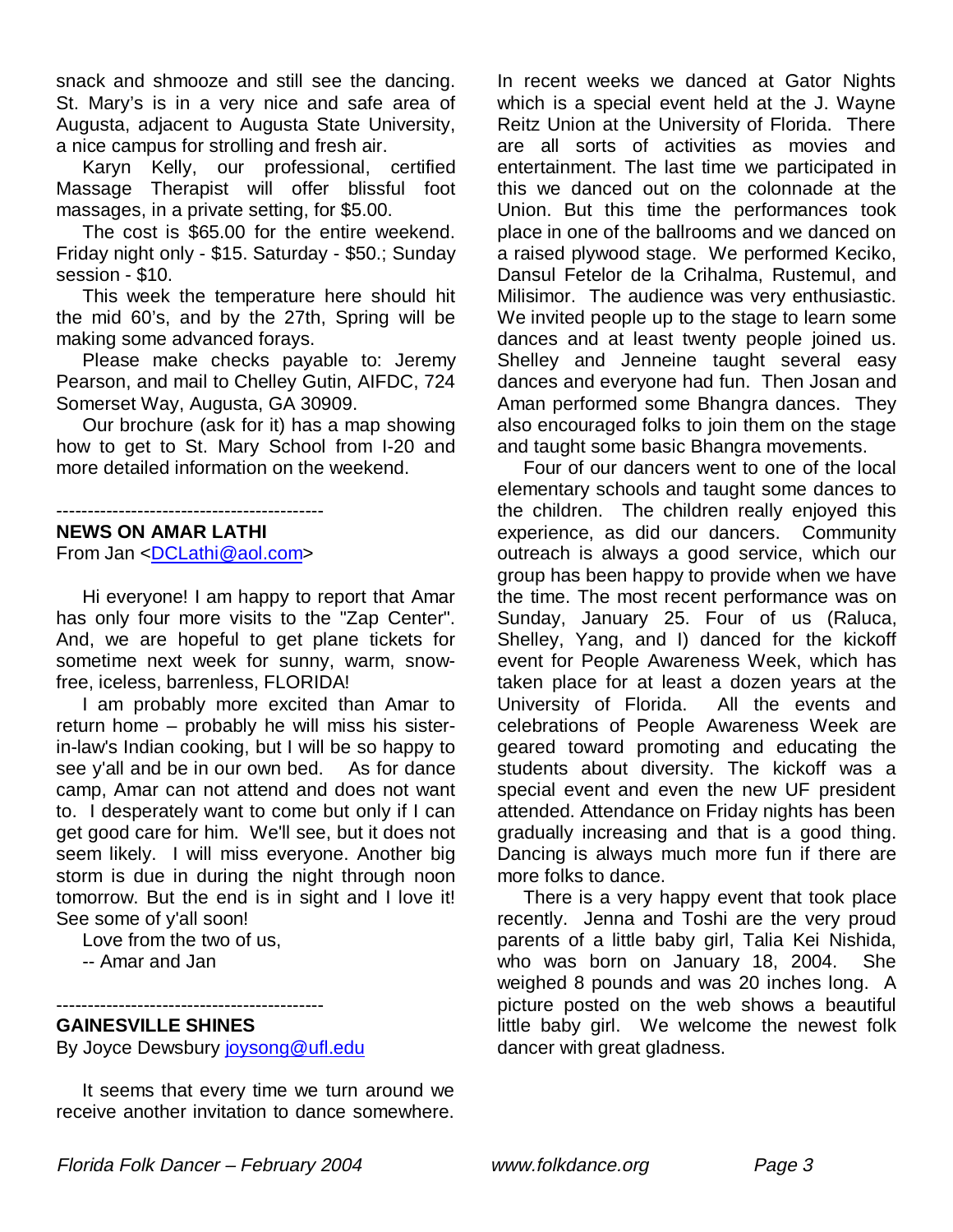## **ST. PETE DANCERS**

By Terry Abrahams terry.abrahams@verizon.net

Lo and behold - pictures! This is the St. Pete group called "Shalom Dancers" run by Jeana Kibel. I perform with her group.



This was a Hanukah show.

 The second picture is us singing and playing (I'm on the accordion behind the pianist) Hanukah songs at a performance in Heritage Park in St. Pete.



#### ------------------------------------------- **AFRICAN DANCE WITH NONI**

From: Raluca Ioana Rosca <rarosca@ufl.edu>

 Last night's workshop with Noni was just great! Thank you so much, Shelley and Yang, for working hard and making this event possible.

 Florida Gym was full of people--most of them playing table tennis and basketball, the other ones dancing with us (the court partitions surely came handy)! 60% of the dancers were new to our group, and hopefully we'll see more of them regularly on Fridays. And of course, the Spinal Tech people had a free show while playing the music for Noni.

 After a thorough series of stretching exercises, Noni Ojouba taught Mandjani, a 'dance of power' from West Africa. Traditionally done by teenagers and young people, Mandjani is a very energetic dance, with an 'up and out' feel to it. In fact, one of the movements reminded me of Bhangra.

 We appropriately ended the evening with some cooling/stretching exercises, and with Noni's talk about the dance rhythms of Africa. We could have stayed for hours more, but our reservation time for the evening ended at 10 pm (and the basketball lovers were reclaiming their space...)

 Once again, an evening w. Noni was a fun, energetic and educational event. I highly recommend her!

See you all dancing, Raluca

#### **Another view on the same event...**

By Joyce Dewsbury <joysong@ufl.edu>

 On Wednesday, January 28, the University of Florida Folk Dancers presented an African Dance Workshop with instructor Noni Ojouba. About a year ago we had also invited Noni to do a workshop and that was so good that she was invited back. Those who attended this time had a great time. The dances she taught required a lot of energy and Shelley, the president of our group and a young student, said that all her muscles hurt the next day. After the teaching everyone sat down and Noni talked about African dancing, its history, influences, and evolution. Raluca and Shelley said that the talk was fascinating and very informative.

 On Thursday, January 29, the Roumanian student group was invited by the UF Library to present a program as part of the annual People Awareness Week. Our very own Raluca was the speaker and she gave a most interesting talk with slides about Romania, her country. After Raluca's talk everyone who attended was eager to make travel arrangements to go to visit Romania.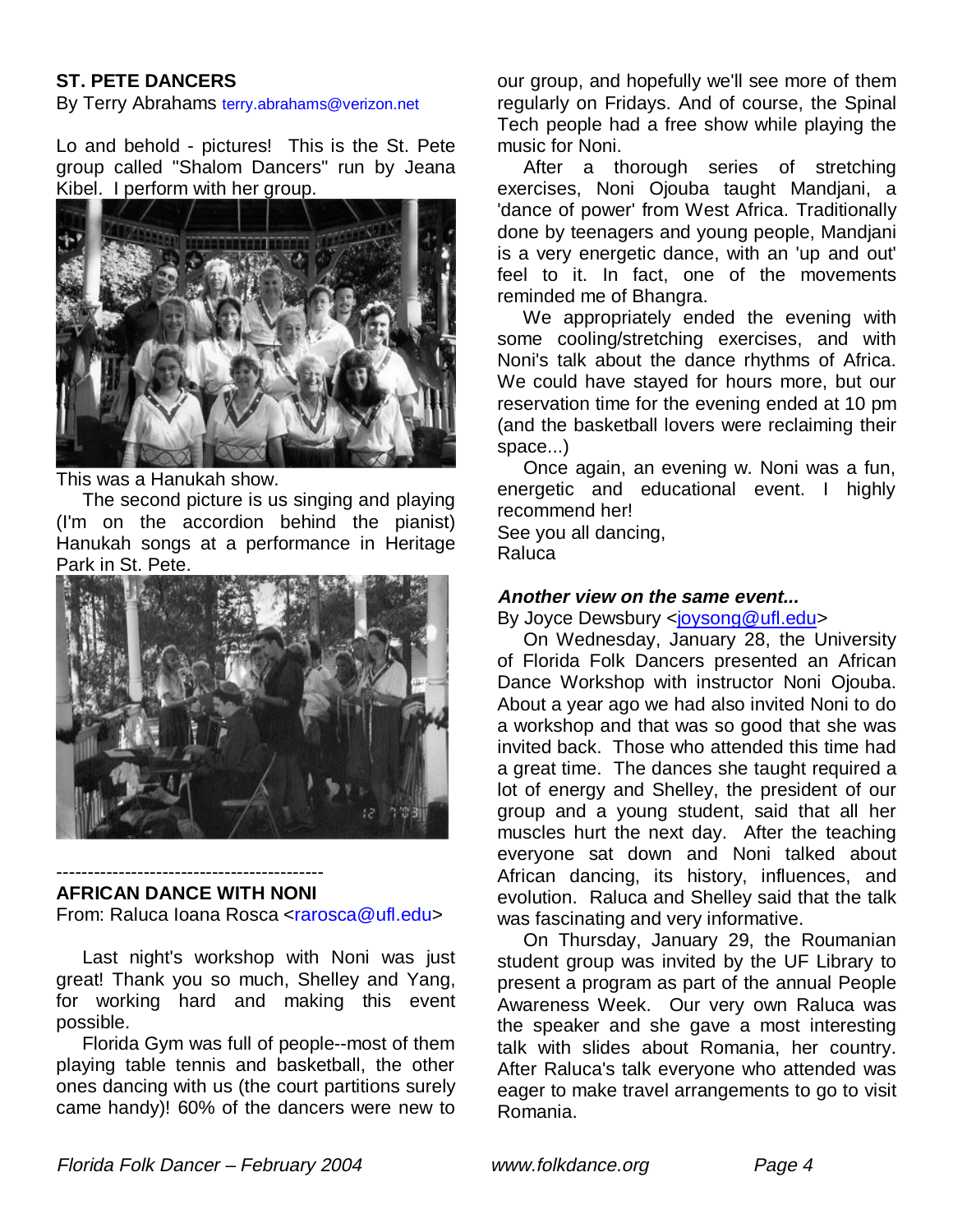#### **FOR VALENTINE MONTH...KIND OF CUTE.**

From: Joy joy077@webtv.net

http://www.e-cards.com/occasion/valentines/loveyou.html

-------------------------------------------

## **WEB TIP FROM RALUCA**

By Raluca Ioana Rosca <rarosca@ufl.edu>

An excellent site on Bulgaria's traditional costumes, dance and music: http://www.eliznik.org.uk/Bulgaria/index.html

-------------------------------------------

#### **ISRAELI DANCE WORKSHOP**

GUEST TEACHER DANY BENSHALOM

Directly from Israel Saturday, March 27 and Sunday, March 28, 2004

**Saturday 7:30PM to 11:30PM** - teaching and dance party

**Sunday 9AM to 8PM** - teaching, review and requests

JCC of Greater Orlando 851 N. Maitland Avenue Maitland, FL

**Cost:** \$45 in advance and \$50 at the door, \$10 for Sunday dinner.

For more information, please contact Debbie Dorsky Meitin at 407/788-7277 or email dmeitin@cfl.rr.com

-------------------------------------------

**TAMPA TELLS ALL** From Terry Abrahams <terry.abrahams@verizon.net>

Hi everyone. I'm just recovering from Snowball - the big contra weekend put on by the Tampa group and it was terrific!!! Someone promised me he'd give me some pictures, so far no go, but...oh well. The bands were great, the callers were great, all good dancers, and the Gulf

Coast Casino can't be beat for floor space and floor itself!

 The only problem was, it interfered with Pat's retirement party. I heard from Andi and Ursula though that it was terrific as well. I hate conflicting dates. Still, looking forward to a great camp weekend in Ocala. Ann has worked hard to make everything run very smoothly, the teachers should be great and just seeing all of you will be the usual treat we all look forward to. T-shirts are in the making (hope you ordered yours), buttons too and snacks sound good already, Suzie and Richie will be selling their "stuff" and that's always fun! And who knows? A skit may be in the making...remember the dance of the women's bathroom? What more do we need?? Our local groups continue as always.

 Israeli has entertained a few from England, Judith's group is steady and holding. Some still traveling to visit other groups, some still swinging. Too bad we can't all match the contra rage, but then again, as my button says: If international dancing were easy, everyone would do it! See you soon! -- Terry

#### -------------------------------------------

## **REFERRALS FROM OUR TEACHERS**

From Carol McGinn jraybaker@earthlink.net

I've taught the Albuquerque folk dancers Moj Maro, Mavromata, Bracno Oro, Paraliakos, and Batrineasca that Lee Otterholt taught at last year's dance camp. All were well liked. When one of the Albuquerque dance groups was looking for someone to teach a workshop in April I recommended Lee. Seeing the videotape Julius Horvath made helped in their decision. Thanks FFDC and Julius. Now I get to dance with Lee in Feb. and April! I'm really looking forward to seeing everyone in February. Best regards to everyone, -- Carol McGinn